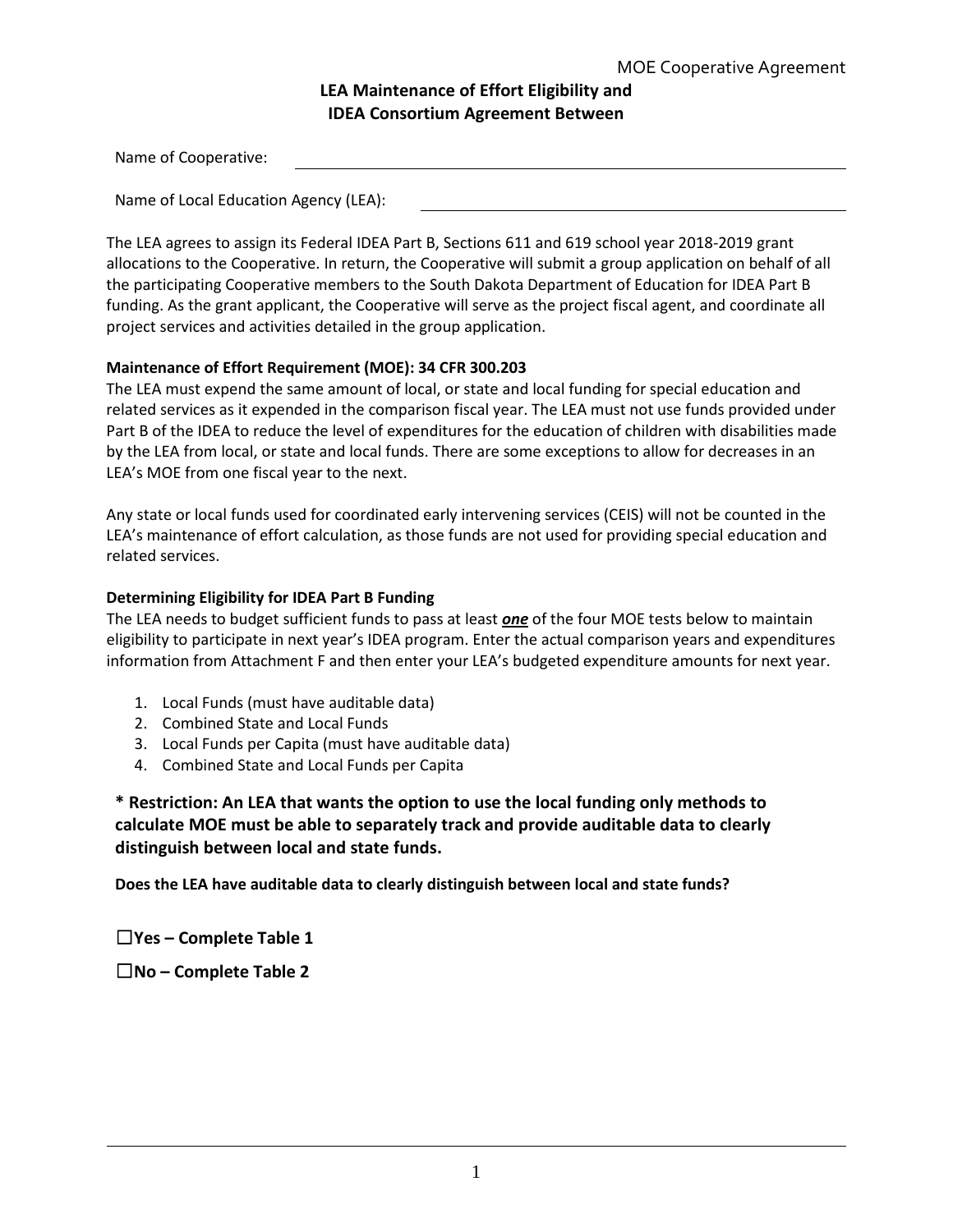Enter Projected Number of Children with Disabilities for FY 2019 (3 - 21 Child Count)

|                                                                | <b>COMPARISON YEAR</b><br>(see Attachment F) | <b>EXPENDITURE</b><br><b>AMOUNT</b><br>(see Attachment F) | *BUDGETED<br><b>EXPENDITURES</b><br><b>FY 2019</b> |
|----------------------------------------------------------------|----------------------------------------------|-----------------------------------------------------------|----------------------------------------------------|
| 1. Local Expenditures (must<br>have auditable data)            |                                              |                                                           |                                                    |
| 2. State and Local Expenditures                                |                                              |                                                           |                                                    |
| 3. Local Expenditures per Capita<br>(must have auditable data) |                                              |                                                           |                                                    |
| 4. State and Local Expenditures<br>per Capita                  |                                              |                                                           |                                                    |

## **Table 1 – Complete if the LEA separately tracks local expenditures.**

## **Table 2 – Complete if the LEA does not separately track local expenditures.**

|                                               | <b>COMPARISON YEAR</b><br>(see Attachment F) | <b>EXPENDITURE</b><br><b>AMOUNT</b><br>(see Attachment F) | *BUDGETED<br><b>EXPENDITURES</b><br><b>FY 2019</b> |
|-----------------------------------------------|----------------------------------------------|-----------------------------------------------------------|----------------------------------------------------|
| 2. State and Local Expenditures               |                                              |                                                           |                                                    |
| 4. State and Local Expenditures<br>per Capita |                                              |                                                           |                                                    |

*\*Note:* Amounts reported above should be expenditures, not revenues. Do not include state or local funds used for CEIS, Federal IDEA, Impact Aid, or Medicaid expenditures in actual or budgeted amounts.

#### **Compliance Standard for MOE**

A final analysis of an LEA's MOE compliance does not occur until after the fiscal year has closed. The standard for determining whether the MOE requirement has actually been met in a fiscal year is that the LEA meets at least one of the four tests through actual expenditures compared to the comparison year.

#### **Non-Compliance with MOE**

If an LEA does not pass at least one of these MOE tests, the LEA must provide documentation to the SD Department of Education explaining how one of the exceptions allowed has occurred. If the LEA is unable to establish an allowable exception, non-compliance will be determined and the LEA will be required to pay the amount it fell below the MOE requirement to the South Dakota Department of Education.

#### **Exceptions to Maintenance of Effort: 34 CFR 300.204 and 300.205**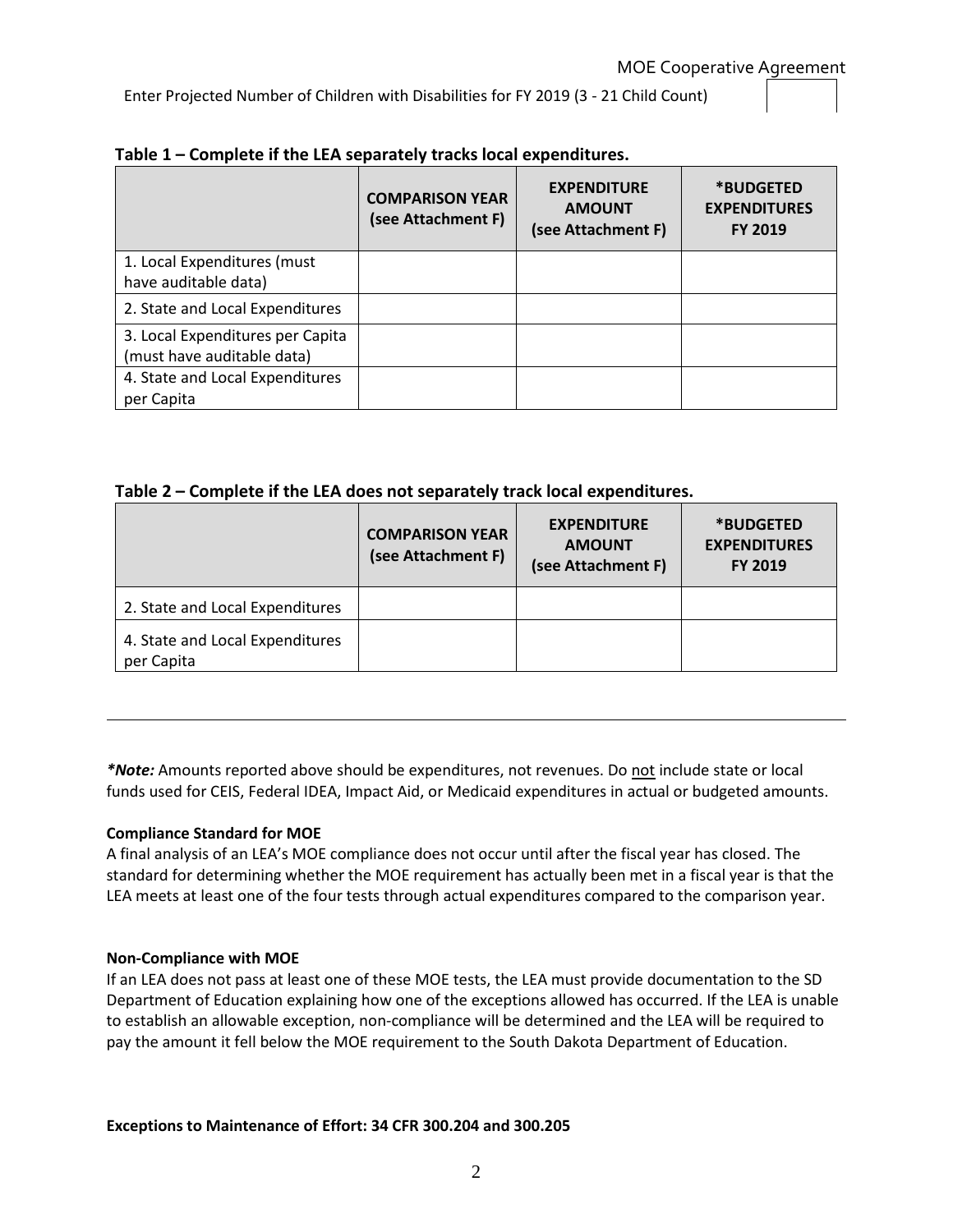An LEA may reduce the level of expenditures from local, or State and local funds below the level of those expenditures for the preceding fiscal year if the reduction is attributable to the following, previously paid for with State or local funds. Please check the one(s) that apply to your school district.

- a. The voluntary departure, by retirement or otherwise, or departure for just cause, of special education or related services personnel.
- b. A decrease in the enrollment of children with disabilities.
- c. The termination of the obligation of the agency, consistent with this part, to provide a program of special education to a particular child with a disability that is an exceptionally costly program, as determined by the SEA, because the child:
	- 1) has left the jurisdiction of the agency;
	- 2) has reached the age at which the obligation of the agency to provide FAPE to the child has terminated; or
	- 3) no longer needs the program of special education.
- d. The termination of costly expenditures for long-term purchases, such as the acquisition of equipment or the construction of school facilities.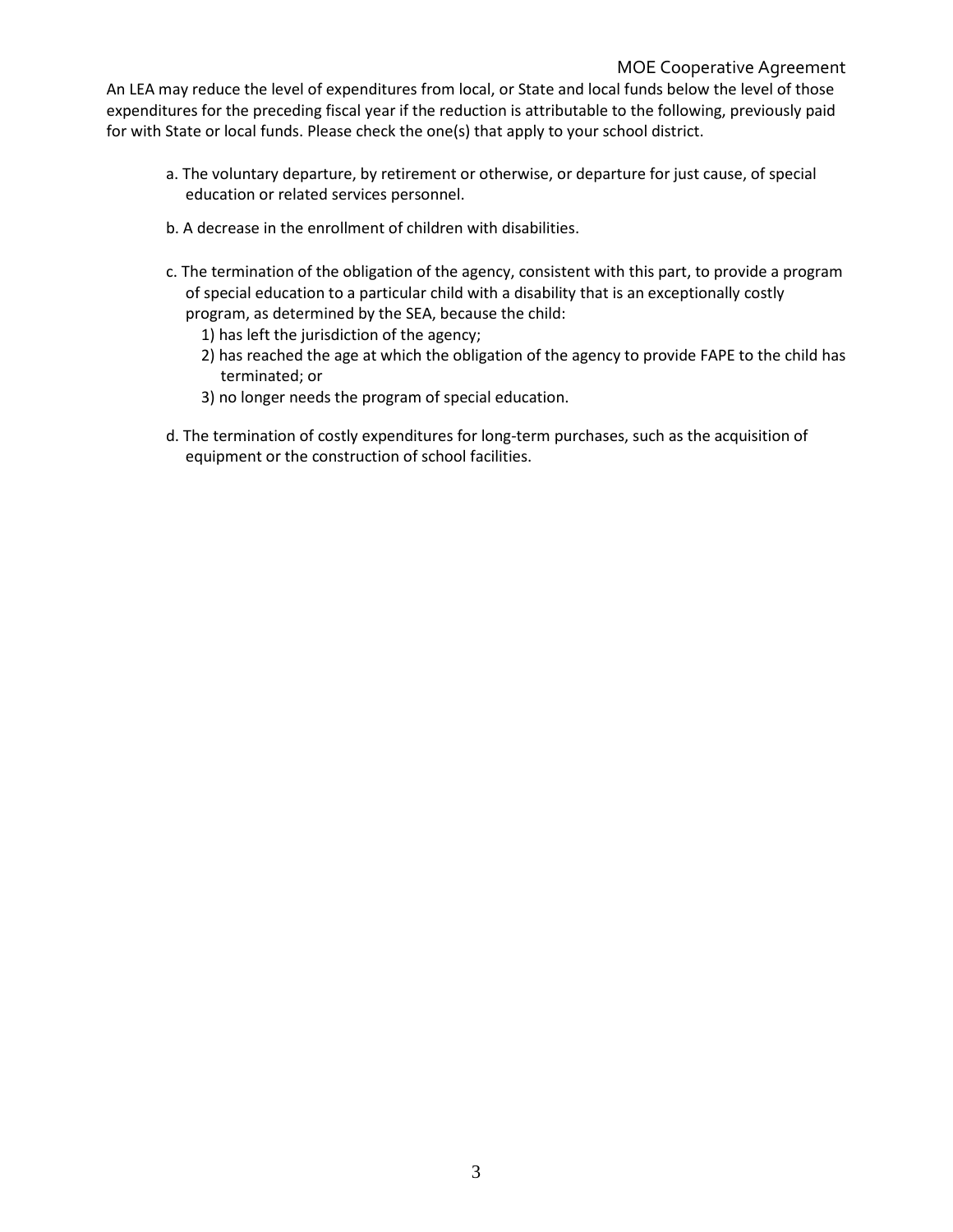# MOE Cooperative Agreement

If you have checked one or more exceptions, please provide an explanation and the exact amount of the difference in expenditures from year to year for each exception. Exceptions only apply to activities previously paid for with State or local funds.

| a <sub>r</sub>   | The voluntary departure, by retirement or otherwise, or departure for just cause of special education or |                                                                                                             |        |  |  |  |  |  |  |  |
|------------------|----------------------------------------------------------------------------------------------------------|-------------------------------------------------------------------------------------------------------------|--------|--|--|--|--|--|--|--|
|                  | related services personnel.                                                                              |                                                                                                             |        |  |  |  |  |  |  |  |
|                  | Position                                                                                                 | Reason for Leaving                                                                                          | Amount |  |  |  |  |  |  |  |
| 1.               |                                                                                                          |                                                                                                             |        |  |  |  |  |  |  |  |
| 2.               |                                                                                                          |                                                                                                             |        |  |  |  |  |  |  |  |
| 3.               |                                                                                                          |                                                                                                             |        |  |  |  |  |  |  |  |
|                  |                                                                                                          |                                                                                                             |        |  |  |  |  |  |  |  |
| C <sub>1</sub>   |                                                                                                          | The termination of obligation of the district to provide a program of special education to a particular     |        |  |  |  |  |  |  |  |
|                  |                                                                                                          | child with a disability that is an exceptionally costly program because the child leaves the district, ages |        |  |  |  |  |  |  |  |
|                  |                                                                                                          | out, graduates, or no longer needs the special education program.                                           |        |  |  |  |  |  |  |  |
|                  |                                                                                                          |                                                                                                             |        |  |  |  |  |  |  |  |
|                  |                                                                                                          |                                                                                                             |        |  |  |  |  |  |  |  |
|                  | Description of Expenditures                                                                              |                                                                                                             |        |  |  |  |  |  |  |  |
| 1.               |                                                                                                          |                                                                                                             |        |  |  |  |  |  |  |  |
| 2.               |                                                                                                          |                                                                                                             |        |  |  |  |  |  |  |  |
| 3.               |                                                                                                          |                                                                                                             |        |  |  |  |  |  |  |  |
|                  |                                                                                                          |                                                                                                             |        |  |  |  |  |  |  |  |
|                  |                                                                                                          |                                                                                                             |        |  |  |  |  |  |  |  |
|                  |                                                                                                          | <b>Description of Expenditures</b>                                                                          | Amount |  |  |  |  |  |  |  |
| 1.               |                                                                                                          |                                                                                                             |        |  |  |  |  |  |  |  |
| 2.               |                                                                                                          |                                                                                                             |        |  |  |  |  |  |  |  |
| 3.               |                                                                                                          |                                                                                                             |        |  |  |  |  |  |  |  |
|                  |                                                                                                          |                                                                                                             |        |  |  |  |  |  |  |  |
|                  |                                                                                                          |                                                                                                             |        |  |  |  |  |  |  |  |
|                  | Student ID: _________________ Justification:                                                             |                                                                                                             |        |  |  |  |  |  |  |  |
|                  |                                                                                                          | <b>Description of Expenditures</b>                                                                          | Amount |  |  |  |  |  |  |  |
| 1.               |                                                                                                          |                                                                                                             |        |  |  |  |  |  |  |  |
| $\overline{2}$ . |                                                                                                          |                                                                                                             |        |  |  |  |  |  |  |  |
| 3.               |                                                                                                          |                                                                                                             |        |  |  |  |  |  |  |  |

| d | The termination of costly expenditures for long-term purchases, such as the acquisition of equipment or |        |  |  |  |  |  |
|---|---------------------------------------------------------------------------------------------------------|--------|--|--|--|--|--|
|   | the construction of school facilities.                                                                  |        |  |  |  |  |  |
|   | Description of Expenditures                                                                             | Amount |  |  |  |  |  |
|   |                                                                                                         |        |  |  |  |  |  |
|   |                                                                                                         |        |  |  |  |  |  |
|   |                                                                                                         |        |  |  |  |  |  |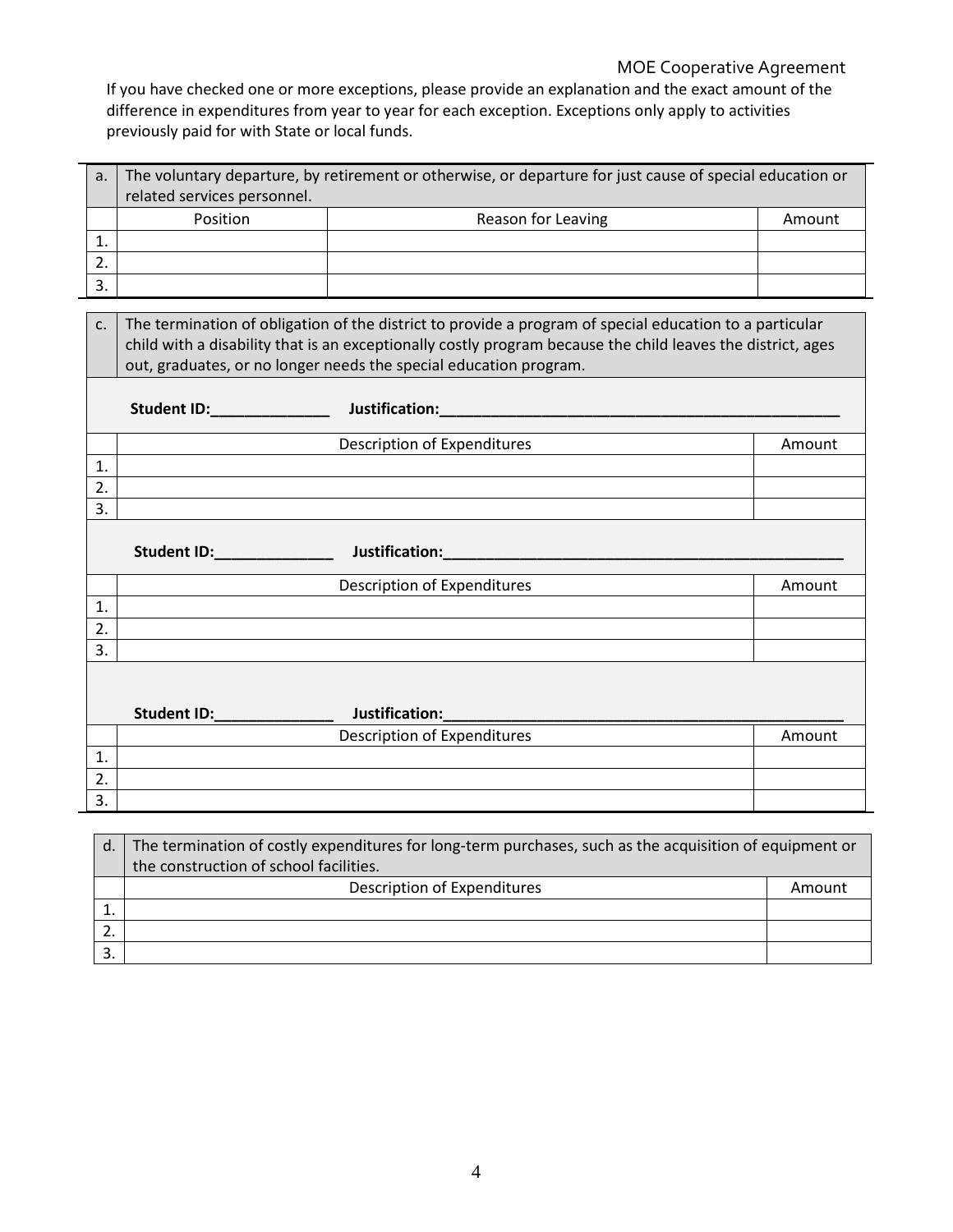# MOE Cooperative Agreement

## **LEA's Authorized Representative Signature:**

The School Board has authorized me to sign on the LEA's behalf to participate in the Cooperative Project. I certify to the best of my knowledge the information provided in this agreement is accurate, and that the LEA as a member of the Cooperative will comply with the provisions of Article 24:05 of the Administrative Rules of South Dakota and Individuals with Disabilities Education Act, 2004 (PL 108-446). As a member of the Cooperative application the LEA agrees to be bound to all the requirements and assurances in the Cooperative grant application.

*(Signature of LEA's Authorized Representative)* 

*(Print Name and Title)* 

*(Date)*

#### **LEA's Business Managers Signature:**

I have reviewed the Maintenance of Effort information, and to the best of my knowledge the information provided in this agreement is accurate. The LEA intends to spend enough local or State and local funds to meet the Maintenance of Effort requirement.

*(Signature of LEA's Business Manager)* 

*(Print Name and Title)* 

*(Date)*

#### **Cooperative's Authorized Representative Signature:**

The Cooperative accepts the above named LEA to participate in the Cooperative Project.

*(Signature of Cooperatives Authorized Representative)* 

*(Print Name and Title)* 

*(Date)*

**Please upload the form to the Grants Management System under the Consortium tab.**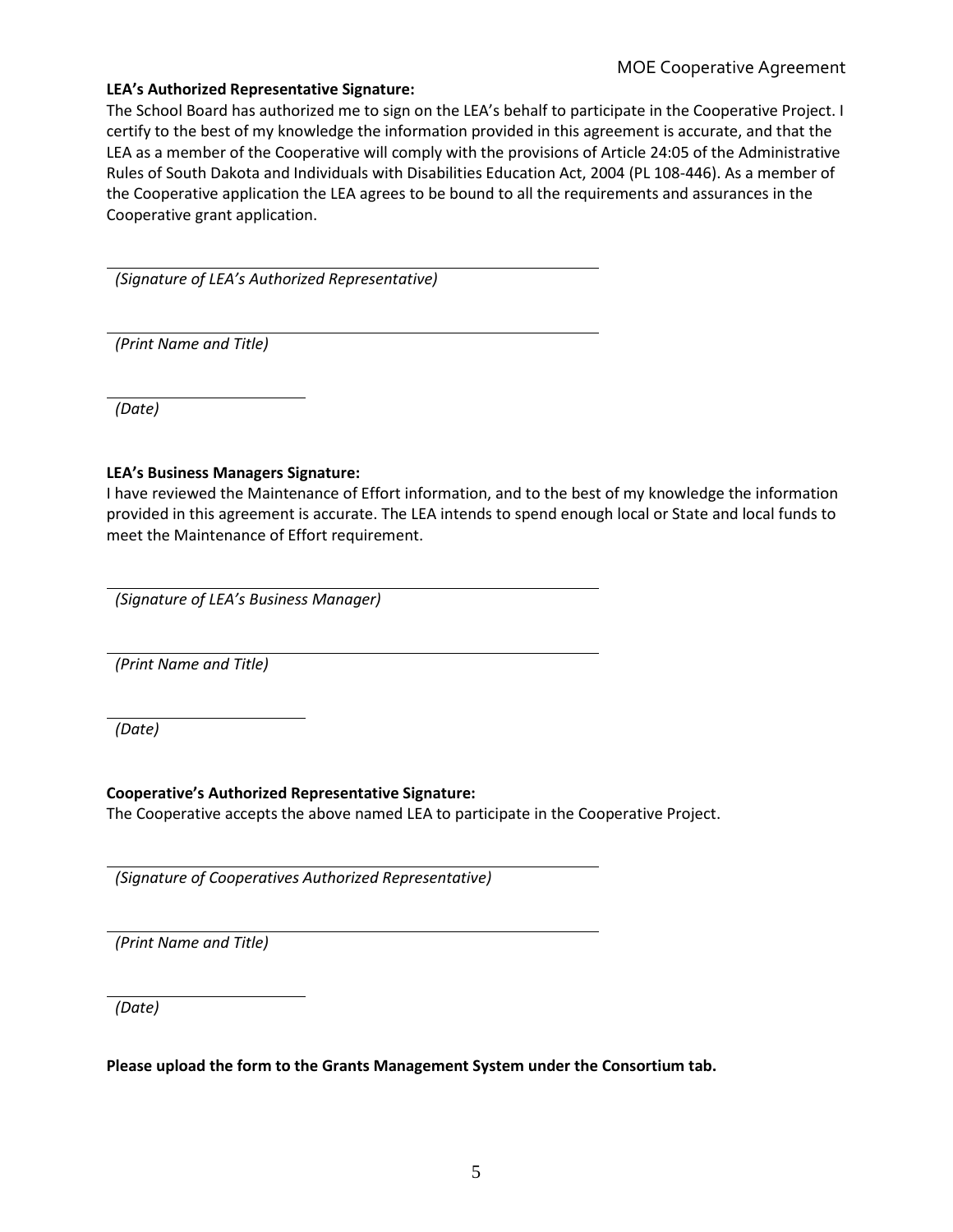|                 | MOE Comparison Years & Expenditures - School Year 2018-2019 |                              |                                                    |                                                 |                                                                       |                                            |                                                                      |                                                               |                                                                                         |
|-----------------|-------------------------------------------------------------|------------------------------|----------------------------------------------------|-------------------------------------------------|-----------------------------------------------------------------------|--------------------------------------------|----------------------------------------------------------------------|---------------------------------------------------------------|-----------------------------------------------------------------------------------------|
| <b>State ID</b> | <b>Local Educational Agency</b>                             | Local<br><b>Expenditures</b> | Local<br><b>Expenditures</b><br>Comparison<br>Year | <b>Local &amp; State</b><br><b>Expenditures</b> | <b>Local &amp; State</b><br><b>Expenditures</b><br>Comparison<br>Year | Local<br><b>Expenditures</b><br>per Capita | Local<br><b>Expenditures per</b><br>Capita<br><b>Comparison Year</b> | <b>Local &amp; State</b><br><b>Expenditures</b><br>per Capita | <b>Local &amp; State</b><br><b>Expenditures per</b><br>Capita<br><b>Comparison Year</b> |
| 06001           | ABERDEEN 06-1                                               |                              | $\mathbf 0$                                        | 5,741,833                                       | 2017                                                                  | $\overline{\phantom{a}}$                   | $\mathbf{0}$                                                         | 9,310                                                         | 2015                                                                                    |
|                 | 58003 AGAR-BLUNT-ONIDA 58-3                                 |                              | $\mathbf 0$                                        | 332,102                                         | 2017                                                                  | $\overline{\phantom{a}}$                   | $\Omega$                                                             | 7,548                                                         | 2017                                                                                    |
|                 | 61001 ALCESTER-HUDSON 61-1                                  | $\overline{\phantom{a}}$     | $\overline{0}$                                     | 559,163                                         | 2017                                                                  | $\overline{a}$                             | $\mathbf 0$                                                          | 16,836                                                        | 2015                                                                                    |
|                 | 11001 ANDES CENTRAL 11-1                                    |                              | 0                                                  | 281,698                                         | 2017                                                                  | $\overline{a}$                             | 0                                                                    | 7,825                                                         | 2017                                                                                    |
| 38001           | ARLINGTON 38-1                                              | 400,898.00                   | 2017                                               | 400,898                                         | 2017                                                                  | 16,836                                     | 2015                                                                 | 16,836                                                        | 2015                                                                                    |
| 21001           | ARMOUR 21-1                                                 | 203,864.00                   | 2017                                               | 203,864                                         | 2017                                                                  | 15,209                                     | 2016                                                                 | 15,209                                                        | 2016                                                                                    |
|                 | 04001 AVON 04-1                                             |                              | $\mathbf 0$                                        | 540,030                                         | 2017                                                                  |                                            | $\Omega$                                                             | 14,050                                                        | 2016                                                                                    |
|                 | 49001 BALTIC 49-1                                           | 306,345.00                   | 2017                                               | 640,258                                         | 2017                                                                  | 5,163                                      | 2015                                                                 | 10,327                                                        | 2017                                                                                    |
|                 | 09001 BELLE FOURCHE 09-1                                    |                              | $\Omega$                                           | 1,806,927                                       | 2017                                                                  |                                            | $\mathbf 0$                                                          | 7,560                                                         | 2017                                                                                    |
|                 | 03001 BENNETT COUNTY 03-1                                   |                              | $\mathbf 0$                                        | 453,110                                         | 2017                                                                  | $\overline{\phantom{a}}$                   | 0                                                                    | 7,665                                                         | 2016                                                                                    |
|                 | 61002 BERESFORD 61-2                                        |                              | $\Omega$                                           | 790,937                                         | 2017                                                                  |                                            | $\Omega$                                                             | 8,414                                                         | 2017                                                                                    |
|                 | 25001 BIG STONE CITY 25-1                                   | 142,363.00                   | 2017                                               | 142,363                                         | 2017                                                                  | 10,951                                     | 2017                                                                 | 10,951                                                        | 2017                                                                                    |
|                 | 52001 BISON 52-1                                            |                              | $\overline{0}$                                     | 227,986                                         | 2017                                                                  |                                            | $\mathbf{0}$                                                         | 9,499                                                         | 2017                                                                                    |
|                 | 04002 BON HOMME 04-2                                        |                              | $\Omega$                                           | 775,539                                         | 2017                                                                  | $\blacksquare$                             | $\Omega$                                                             | 10,480                                                        | 2017                                                                                    |
|                 | 22001 BOWDLE 22-1                                           | 172,664.00                   | 2017                                               | 172,664                                         | 2017                                                                  | 10,792                                     | 2017                                                                 | 10,792                                                        | 2017                                                                                    |
|                 | 49002 BRANDON VALLEY 49-2                                   |                              | $\Omega$                                           | 4,789,266                                       | 2017                                                                  |                                            | $\mathbf 0$                                                          | 10,168                                                        | 2017                                                                                    |
|                 | 30003 BRIDGEWATER-EMERY 30-3                                | 619,647.00                   | 2017                                               | 693,396                                         | 2017                                                                  | 10,502                                     | 2017                                                                 | 11,752                                                        | 2017                                                                                    |
|                 | 45004 BRITTON-HECLA 45-4                                    |                              | 0                                                  | 447,409                                         | 2017                                                                  |                                            | 0                                                                    | 6,779                                                         | 2017                                                                                    |
|                 | 05001 BROOKINGS 05-1                                        | $\overline{a}$               | $\Omega$                                           | 4,348,229                                       | 2017                                                                  |                                            | $\Omega$                                                             | 8,610                                                         | 2017                                                                                    |
|                 | 26002 BURKE 26-2                                            | $\overline{\phantom{a}}$     | $\mathbf 0$                                        | 221,993                                         | 2017                                                                  | $\blacksquare$                             | 0                                                                    | 7,161                                                         | 2017                                                                                    |
|                 | 43001 CANISTOTA 43-1                                        |                              | $\overline{0}$                                     | 389,492                                         | 2017                                                                  |                                            | 0                                                                    | 12,384                                                        | 2016                                                                                    |
|                 | 41001 CANTON 41-1                                           | $\overline{a}$               | $\mathbf 0$                                        | 1,142,176                                       | 2017                                                                  | $\blacksquare$                             | 0                                                                    | 6,964                                                         | 2017                                                                                    |
|                 | 28001 CASTLEWOOD 28-1                                       |                              | $\mathbf 0$                                        | 286,770                                         | 2017                                                                  |                                            | $\mathbf 0$                                                          | 11,098                                                        | 2016                                                                                    |
| 60001           | <b>CENTERVILLE 60-1</b>                                     | $\blacksquare$               | $\mathbf 0$                                        | 364,691                                         | 2017                                                                  | $\overline{\phantom{a}}$                   | $\Omega$                                                             | 7,928                                                         | 2017                                                                                    |
| 07001           | CHAMBERLAIN 07-1                                            | $\overline{\phantom{a}}$     | $\Omega$                                           | 1,317,499                                       | 2017                                                                  |                                            | $\Omega$                                                             | 11,763                                                        | 2017                                                                                    |
|                 | 39001 CHESTER AREA 39-1                                     | $\overline{a}$               | 0                                                  | 599,097                                         | 2017                                                                  | $\overline{a}$                             | $\mathbf 0$                                                          | 12,435                                                        | 2016                                                                                    |
|                 | 12002 CLARK 12-2                                            | 522,649.00                   | 2017                                               | 522,649                                         | 2017                                                                  | 9,468                                      | 2016                                                                 | 9,468                                                         | 2016                                                                                    |
|                 | 50005 COLMAN-EGAN 50-5                                      |                              | $\Omega$                                           | 345,475                                         | 2017                                                                  |                                            | $\Omega$                                                             | 8,858                                                         | 2017                                                                                    |
|                 | 59003 COLOME 59-3                                           | 252,972.00                   | 2017                                               | 252,972                                         | 2017                                                                  | 10,541                                     | 2017                                                                 | 10,541                                                        | 2017                                                                                    |
|                 | 21003 CORSICA-STICKNEY 21-3                                 |                              | $\mathbf 0$                                        | 281,227                                         | 2017                                                                  |                                            | $\Omega$                                                             | 10,812                                                        | 2016                                                                                    |
|                 | 16001 CUSTER 16-1                                           | $\overline{\phantom{a}}$     | $\Omega$                                           | 1,321,160                                       | 2017                                                                  | $\overline{\phantom{a}}$                   | $\mathbf 0$                                                          | 10,829                                                        | 2017                                                                                    |
|                 | 61008 DAKOTA VALLEY 61-8                                    | $\overline{\phantom{a}}$     | $\mathbf 0$                                        | 1,216,014                                       | 2017                                                                  | $\overline{\phantom{a}}$                   | 0                                                                    | 9,075                                                         | 2017                                                                                    |
|                 | 38002 DE SMET 38-2                                          | $\overline{a}$               | $\overline{0}$                                     | 462,690                                         | 2017                                                                  | $\overline{\phantom{a}}$                   | $\mathbf{0}$                                                         | 10,760                                                        | 2017                                                                                    |
|                 | 49003 DELL RAPIDS 49-3                                      | $\overline{a}$               | $\mathbf 0$                                        | 1,228,439                                       | 2017                                                                  | $\blacksquare$                             | 0                                                                    | 8,712                                                         | 2017                                                                                    |
|                 | 05006 DEUBROOK AREA 05-6                                    | $\overline{a}$               | $\Omega$                                           | 538,746                                         | 2017                                                                  |                                            | 0                                                                    | 10,775                                                        | 2017                                                                                    |
|                 | 19004 DEUEL 19-4                                            | $\overline{a}$               | $\Omega$                                           | 672,022                                         | 2017                                                                  | $\blacksquare$                             | 0                                                                    | 10,500                                                        | 2017                                                                                    |
|                 | 56002 DOLAND 56-2                                           | $\overline{\phantom{a}}$     | $\mathbf 0$                                        | 269,595                                         | 2017                                                                  |                                            | $\mathbf 0$                                                          | 9,985                                                         | 2017                                                                                    |
|                 | 51001 DOUGLAS 51-1                                          | 738,650.00                   | 2017                                               | 2,656,352                                       | 2017                                                                  | 1,759                                      | 2017                                                                 | 6,340                                                         | 2017                                                                                    |
|                 | 64002 DUPREE 64-2                                           |                              | $\mathbf 0$                                        | 586,140                                         | 2017                                                                  |                                            | $\mathbf 0$                                                          | 8,255                                                         | 2017                                                                                    |
|                 | 20001 EAGLE BUTTE 20-1                                      | $\overline{a}$               | $\mathbf 0$                                        | 974,681                                         | 2017                                                                  | $\overline{a}$                             | $\overline{0}$                                                       | 19,494                                                        | 2017                                                                                    |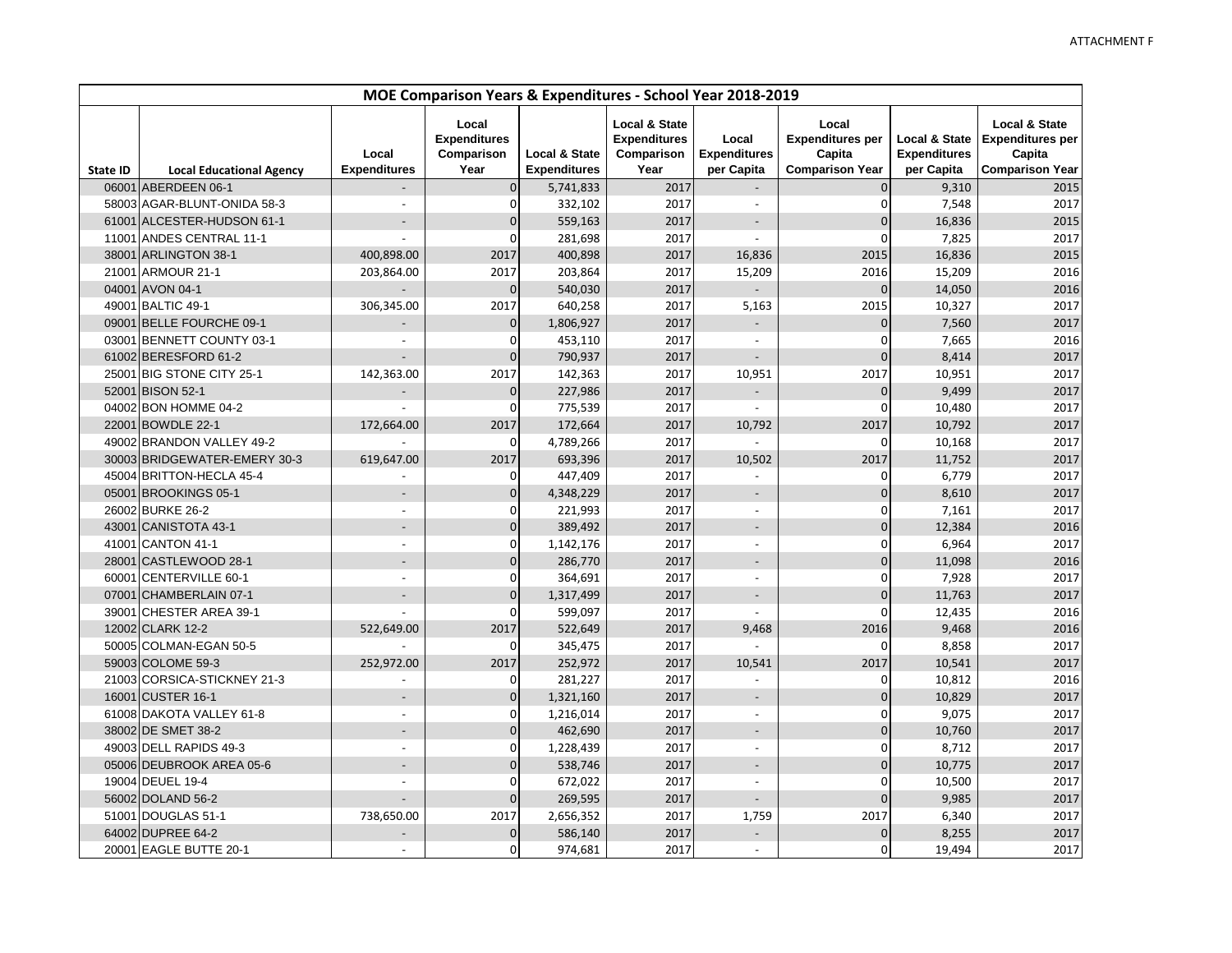| <b>State ID</b> | <b>Local Educational Agency</b> | Local<br><b>Expenditures</b> | Local<br><b>Expenditures</b><br>Comparison<br>Year | <b>Local &amp; State</b><br><b>Expenditures</b> | <b>Local &amp; State</b><br><b>Expenditures</b><br>Comparison<br>Year | Local<br><b>Expenditures</b><br>per Capita | Local<br><b>Expenditures per</b><br>Capita<br><b>Comparison Year</b> | <b>Local &amp; State</b><br><b>Expenditures</b><br>per Capita | <b>Local &amp; State</b><br><b>Expenditures per</b><br>Capita<br><b>Comparison Year</b> |
|-----------------|---------------------------------|------------------------------|----------------------------------------------------|-------------------------------------------------|-----------------------------------------------------------------------|--------------------------------------------|----------------------------------------------------------------------|---------------------------------------------------------------|-----------------------------------------------------------------------------------------|
| 23001           | EDGEMONT 23-1                   | $\overline{a}$               | $\overline{0}$                                     | 270,624                                         | 2017                                                                  | $\overline{a}$                             | $\overline{O}$                                                       | 7,314                                                         | 2017                                                                                    |
|                 | 22005 EDMUNDS CENTRAL 22-5      |                              | $\mathbf{0}$                                       | 220,337                                         | 2017                                                                  | $\overline{a}$                             | $\mathbf{0}$                                                         | 12,961                                                        | 2017                                                                                    |
|                 | 16002 ELK MOUNTAIN              |                              | $\Omega$                                           |                                                 | $\Omega$                                                              |                                            | $\Omega$                                                             |                                                               | $\mathbf 0$                                                                             |
|                 | 61007 ELK POINT-JEFFERSON 61-7  | $\overline{\phantom{a}}$     | $\mathbf{0}$                                       | 630,571                                         | 2017                                                                  | $\overline{a}$                             | $\Omega$                                                             | 7,332                                                         | 2017                                                                                    |
|                 | 05003 ELKTON 05-3               | $\overline{a}$               | $\overline{0}$                                     | 490,225                                         | 2017                                                                  | $\overline{a}$                             | $\Omega$                                                             | 13,277                                                        | 2016                                                                                    |
|                 | 28002 ESTELLINE 28-2            | $\overline{\phantom{a}}$     | $\Omega$                                           | 688,928                                         | 2017                                                                  | $\overline{\phantom{a}}$                   | $\Omega$                                                             | 15,897                                                        | 2016                                                                                    |
|                 | 17001 ETHAN 17-1                | $\overline{a}$               | $\overline{0}$                                     | 230,896                                         | 2017                                                                  | $\overline{a}$                             | $\Omega$                                                             | 11,773                                                        | 2015                                                                                    |
|                 | 44001 EUREKA 44-1               | $\overline{a}$               | 0                                                  | 392,461                                         | 2017                                                                  | $\overline{a}$                             | $\Omega$                                                             | 14,016                                                        | 2017                                                                                    |
|                 | 46002 FAITH 46-2                | 164,691.00                   | 2017                                               | 164,691                                         | 2017                                                                  | 7,842                                      | 2017                                                                 | 7,842                                                         | 2017                                                                                    |
|                 | 24004 FAULKTON AREA 24-4        | 282,554.00                   | 2017                                               | 282,554                                         | 2017                                                                  | 8,310                                      | 2017                                                                 | 8,310                                                         | 2017                                                                                    |
|                 | 50003 FLANDREAU 50-3            |                              | $\overline{0}$                                     | 1,213,645                                       | 2017                                                                  | $\overline{a}$                             | $\Omega$                                                             | 14,112                                                        | 2017                                                                                    |
|                 | 14001 FLORENCE 14-1             | $\overline{a}$               | $\Omega$                                           | 397,695                                         | 2017                                                                  | $\overline{a}$                             | $\Omega$                                                             | 9,469                                                         | 2017                                                                                    |
|                 | 06002 FREDERICK AREA 06-2       | $\overline{a}$               | $\overline{0}$                                     | 225,115                                         | 2017                                                                  | $\overline{a}$                             | $\Omega$                                                             | 8,658                                                         | 2017                                                                                    |
|                 | 33001 FREEMAN 33-1              | $\overline{a}$               | 0                                                  | 619,916                                         | 2017                                                                  | $\overline{a}$                             | $\Omega$                                                             | 9,393                                                         | 2017                                                                                    |
|                 | 49004 GARRETSON 49-4            | $\overline{a}$               | $\Omega$                                           | 587,615                                         | 2017                                                                  |                                            | $\Omega$                                                             | 10,131                                                        | 2017                                                                                    |
|                 | 63001 GAYVILLE-VOLIN 63-1       | 179,779.00                   | 2016                                               | 372,947                                         | 2017                                                                  | 3,908                                      | 2016                                                                 | 8,476                                                         | 2017                                                                                    |
| 53001           | GETTYSBURG 53-1                 | $\overline{\phantom{a}}$     | $\overline{0}$                                     | 296,071                                         | 2017                                                                  | $\overline{\phantom{a}}$                   | $\Omega$                                                             | 8,708                                                         | 2017                                                                                    |
|                 | 26004 GREGORY 26-4              |                              | 0                                                  | 388,986                                         | 2017                                                                  |                                            | $\Omega$                                                             | 10,357                                                        | 2014                                                                                    |
|                 | 06006 GROTON AREA 06-6          | 805.461.00                   | 2017                                               | 805,599                                         | 2017                                                                  | 10.196                                     | 2017                                                                 | 10,197                                                        | 2017                                                                                    |
|                 | 27001 HAAKON 27-1               |                              | $\Omega$                                           | 332,089                                         | 2017                                                                  |                                            | $\Omega$                                                             | 9,203                                                         | 2017                                                                                    |
|                 | 28003 HAMLIN 28-3               |                              | $\overline{0}$                                     | 919,498                                         | 2017                                                                  |                                            | $\Omega$                                                             | 13,177                                                        | 2016                                                                                    |
|                 | 30001 HANSON 30-1               | $\overline{a}$               | 0                                                  | 384,791                                         | 2017                                                                  | $\overline{a}$                             | $\Omega$                                                             | 5.659                                                         | 2017                                                                                    |
|                 | 31001 HARDING COUNTY 31-1       | 272.628.00                   | 2017                                               | 272,628                                         | 2017                                                                  | 7,883                                      | 2016                                                                 | 7,883                                                         | 2016                                                                                    |
|                 | 41002 HARRISBURG 41-2           |                              | $\Omega$                                           | 4,512,463                                       | 2017                                                                  | $\overline{a}$                             | $\Omega$                                                             | 7,552                                                         | 2014                                                                                    |
|                 | 14002 HENRY 14-2                | $\overline{a}$               | $\overline{0}$                                     | 155,783                                         | 2017                                                                  | $\overline{a}$                             | $\Omega$                                                             | 6,725                                                         | 2016                                                                                    |
|                 | 10001 HERREID 10-1              | $\overline{a}$               | $\mathbf{0}$                                       | 193,498                                         | 2017                                                                  | $\overline{a}$                             | $\overline{0}$                                                       | 14,884                                                        | 2017                                                                                    |
|                 | 34002 HIGHMORE-HARROLD 34-2     | $\overline{a}$               | $\overline{0}$                                     | 402,420                                         | 2017                                                                  | $\overline{a}$                             | $\Omega$                                                             | 11,836                                                        | 2017                                                                                    |
|                 | 51002 HILL CITY 51-2            |                              | $\Omega$                                           | 689,184                                         | 2017                                                                  | $\overline{a}$                             | $\Omega$                                                             | 10,442                                                        | 2017                                                                                    |
|                 | 56006 HITCHCOCK-TULARE 56-6     | 275,517.00                   | 2017                                               | 275,517                                         | 2017                                                                  | 8,349                                      | 2017                                                                 | 8,349                                                         | 2017                                                                                    |
|                 | 23002 HOT SPRINGS 23-2          |                              | $\Omega$                                           | 1,007,575                                       | 2017                                                                  |                                            | $\Omega$                                                             | 8,126                                                         | 2017                                                                                    |
|                 | 53002 HOVEN 53-2                | 394.112.00                   | 2017                                               | 394,112                                         | 2017                                                                  | 15.158                                     | 2017                                                                 | 15,158                                                        | 2017                                                                                    |
|                 | 48003 HOWARD 48-3               | 559,214.00                   | 2017                                               | 559,214                                         | 2017                                                                  | 10,356                                     | 2017                                                                 | 10,356                                                        | 2017                                                                                    |
|                 | 02002 HURON 02-2                | 1,538,099.00                 | 2017                                               | 3,299,413                                       | 2017                                                                  | 4,397                                      | 2014                                                                 | 8,028                                                         | 2017                                                                                    |
|                 | 22006 IPSWICH 22-6              | 486,724.00                   | 2017                                               | 486,724                                         | 2017                                                                  | 8,850                                      | 2017                                                                 | 8,850                                                         | 2017                                                                                    |
|                 | 13003 IRENE-WAKONDA 13-3        |                              | $\overline{0}$                                     | 514,548                                         | 2017                                                                  | $\overline{a}$                             | $\mathbf{0}$                                                         | 7,796                                                         | 2017                                                                                    |
|                 | 02003 IROQUOIS 02-3             | 396,693.00                   | 2017                                               | 396,693                                         | 2017                                                                  | 9,675                                      | 2017                                                                 | 9,675                                                         | 2017                                                                                    |
|                 | 37003 JONES COUNTY 37-3         | 274,091.00                   | 2017                                               | 274,091                                         | 2017                                                                  | 9,857                                      | 2015                                                                 | 9,857                                                         | 2015                                                                                    |
|                 | 35002 KADOKA AREA 35-2          | 457,102.00                   | 2017                                               | 457,102                                         | 2017                                                                  | 8,954                                      | 2016                                                                 | 8,954                                                         | 2016                                                                                    |
|                 | 07002 KIMBALL 07-2              |                              | $\overline{0}$                                     | 284,069                                         | 2017                                                                  | $\overline{a}$                             | $\Omega$                                                             | 9,164                                                         | 2017                                                                                    |
|                 | 38003 LAKE PRESTON 38-3         | $\overline{a}$               | $\overline{0}$                                     | 462,203                                         | 2017                                                                  | $\overline{a}$                             | $\Omega$                                                             | 19,258                                                        | 2017                                                                                    |
|                 | 45005 LANGFORD AREA 45-5        | $\overline{a}$               | $\overline{0}$                                     | 309,627                                         | 2017                                                                  | $\overline{a}$                             | $\Omega$                                                             | 9,988                                                         | 2017                                                                                    |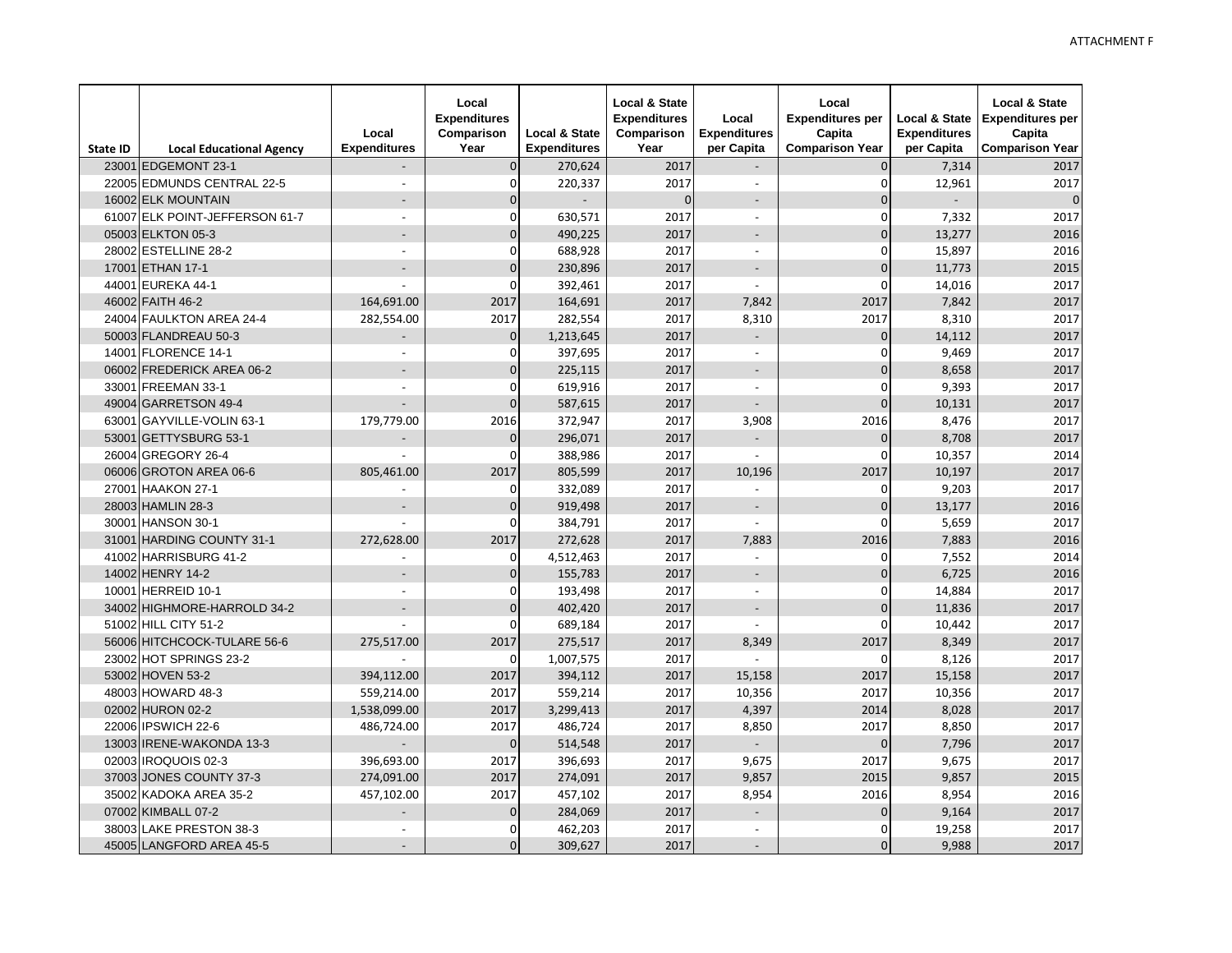| <b>State ID</b> | <b>Local Educational Agency</b> | Local<br><b>Expenditures</b> | Local<br><b>Expenditures</b><br>Comparison<br>Year | Local & State<br><b>Expenditures</b> | <b>Local &amp; State</b><br><b>Expenditures</b><br>Comparison<br>Year | Local<br><b>Expenditures</b><br>per Capita | Local<br><b>Expenditures per</b><br>Capita<br><b>Comparison Year</b> | Local & State<br><b>Expenditures</b><br>per Capita | <b>Local &amp; State</b><br><b>Expenditures per</b><br>Capita<br><b>Comparison Year</b> |
|-----------------|---------------------------------|------------------------------|----------------------------------------------------|--------------------------------------|-----------------------------------------------------------------------|--------------------------------------------|----------------------------------------------------------------------|----------------------------------------------------|-----------------------------------------------------------------------------------------|
| 40001           | LEAD-DEADWOOD 40-1              |                              | $\overline{0}$                                     | 1,343,368                            | 2017                                                                  |                                            | $\Omega$                                                             | 12,794                                             | 2017                                                                                    |
|                 | 52004 LEMMON 52-4               | 351.678.00                   | 2017                                               | 351.678                              | 2017                                                                  | 8.325                                      | 2014                                                                 | 8.325                                              | 2014                                                                                    |
|                 | 41004 LENNOX 41-4               |                              | 0                                                  | 1,335,844                            | 2017                                                                  | $\overline{a}$                             | $\Omega$                                                             | 8,047                                              | 2017                                                                                    |
|                 | 44002 LEOLA 44-2                |                              | $\Omega$                                           | 258,586                              | 2017                                                                  | $\overline{a}$                             | 0                                                                    | 10,747                                             | 2016                                                                                    |
| 42001           | LYMAN 42-1                      | $\overline{a}$               | $\Omega$                                           | 521,104                              | 2017                                                                  | $\overline{a}$                             | $\Omega$                                                             | 12,470                                             | 2015                                                                                    |
|                 | 39002 MADISON CENTRAL 39-2      | $\overline{a}$               | $\Omega$                                           | 1,475,079                            | 2017                                                                  | $\overline{a}$                             | $\overline{0}$                                                       | 8,517                                              | 2015                                                                                    |
|                 | 60003 MARION 60-3               | 310,673.00                   | 2017                                               | 501,714                              | 2017                                                                  | 11,080                                     | 2016                                                                 | 15,800                                             | 2016                                                                                    |
| 43007           | MCCOOK CENTRAL 43-7             | $\overline{a}$               | $\overline{0}$                                     | 658,329                              | 2017                                                                  | $\overline{a}$                             | $\Omega$                                                             | 9,975                                              | 2017                                                                                    |
| 15001           | MCINTOSH 15-1                   | $\overline{a}$               | 0                                                  | 192,892                              | 2017                                                                  | $\overline{a}$                             | 0                                                                    | 6,028                                              | 2017                                                                                    |
|                 | 15002 MCLAUGHLIN 15-2           | $\overline{a}$               | $\Omega$                                           | 573,743                              | 2017                                                                  | $\overline{a}$                             | 0                                                                    | 6,379                                              | 2017                                                                                    |
| 46001           | MEADE 46-1                      | 2.410.183.00                 | 2017                                               | 2,879,916                            | 2017                                                                  | 5.451                                      | 2016                                                                 | 6,468                                              | 2016                                                                                    |
|                 | 33002 MENNO 33-2                | 326,985.00                   | 2017                                               | 326,985                              | 2017                                                                  | 12,180                                     | 2016                                                                 | 12,180                                             | 2016                                                                                    |
|                 | 25004 MILBANK 25-4              |                              | 0                                                  | 1,267,250                            | 2017                                                                  |                                            | $\Omega$                                                             | 9,052                                              | 2017                                                                                    |
|                 | 29004 MILLER 29-4               | 514,771.00                   | 2017                                               | 514,771                              | 2017                                                                  | 7,354                                      | 2017                                                                 | 7,354                                              | 2017                                                                                    |
|                 | 17002 MITCHELL 17-2             | 1,946,081.00                 | 2017                                               | 3,672,935                            | 2017                                                                  | 4,566                                      | 2016                                                                 | 8,302                                              | 2016                                                                                    |
|                 | 62006 MOBRIDGE-POLLOCK 62-6     |                              | $\overline{0}$                                     | 654,745                              | 2017                                                                  | $\overline{\phantom{0}}$                   | 0                                                                    | 5,743                                              | 2017                                                                                    |
|                 | 43002 MONTROSE 43-2             |                              | 0                                                  | 466,280                              | 2017                                                                  | $\overline{a}$                             | 0                                                                    | 11,315                                             | 2016                                                                                    |
|                 | 17003 MOUNT VERNON 17-3         | $\overline{\phantom{a}}$     | $\mathbf 0$                                        | 396,755                              | 2017                                                                  |                                            | 0                                                                    | 16,288                                             | 2016                                                                                    |
|                 | 51003 NEW UNDERWOOD 51-3        | $\overline{a}$               | $\Omega$                                           | 218,979                              | 2017                                                                  | $\overline{a}$                             | $\Omega$                                                             | 7,064                                              | 2017                                                                                    |
|                 | 09002 NEWELL 09-2               | $\overline{\phantom{a}}$     | $\Omega$                                           | 488,871                              | 2017                                                                  | $\overline{a}$                             | $\Omega$                                                             | 8,148                                              | 2017                                                                                    |
| 56007           | NORTHWESTERN AREA 56-7          | 334,694.00                   | 2017                                               | 334,694                              | 2017                                                                  | 10,797                                     | 2017                                                                 | 10,797                                             | 2017                                                                                    |
|                 | 23003 OELRICHS 23-3             | $\overline{a}$               | $\mathbf{0}$                                       | 123,499                              | 2017                                                                  | $\overline{a}$                             | $\Omega$                                                             | 4,940                                              | 2017                                                                                    |
| 65001           | OGLALA LAKOTA COUNTY 65-1       |                              | 0                                                  | 2,243,544                            | 2017                                                                  | $\overline{a}$                             | 0                                                                    | 6,799                                              | 2017                                                                                    |
|                 | 39005 OLDHAM-RAMONA 39-5        | 206,661.00                   | 2017                                               | 206,661                              | 2017                                                                  | 9,394                                      | 2017                                                                 | 9,394                                              | 2017                                                                                    |
|                 | 60004 PARKER 60-4               |                              | $\Omega$                                           | 376,406                              | 2017                                                                  | $\overline{a}$                             | $\Omega$                                                             | 6,740                                              | 2016                                                                                    |
|                 | 33003 PARKSTON 33-3             | $\overline{a}$               | $\mathbf 0$                                        | 591,310                              | 2017                                                                  |                                            | $\mathbf{0}$                                                         | 10,559                                             | 2017                                                                                    |
|                 | 32002 PIERRE 32-2               | 1,644,129.00                 | 2017                                               | 2,798,077                            | 2017                                                                  | 5,043                                      | 2017                                                                 | 8,583                                              | 2017                                                                                    |
|                 | 01001 PLANKINTON 01-1           | $\overline{a}$               | $\Omega$                                           | 1,612,988                            | 2017                                                                  | $\overline{a}$                             | $\Omega$                                                             | 32,260                                             | 2017                                                                                    |
|                 | 11005 PLATTE-GEDDES 11-5        |                              | $\Omega$                                           | 770,271                              | 2017                                                                  |                                            | 0                                                                    | 14,005                                             | 2017                                                                                    |
|                 | 51004 RAPID CITY 51-4           | 9.571.116.00                 | 2017                                               | 16,771,594                           | 2017                                                                  | 5.236                                      | 2016                                                                 | 8,391                                              | 2016                                                                                    |
|                 | 56004 REDFIELD 56-4             |                              | $\Omega$                                           | 1,063,628                            | 2017                                                                  | $\overline{a}$                             | $\Omega$                                                             | 7,821                                              | 2017                                                                                    |
|                 | 54004 ROSHOLT 54-4              | 181.613.00                   | 2017                                               | 181,613                              | 2017                                                                  | 7,343                                      | 2016                                                                 | 7,343                                              | 2016                                                                                    |
|                 | 39004 RUTLAND 39-4              | 163,808.00                   | 2017                                               | 163,808                              | 2017                                                                  | 9,100                                      | 2017                                                                 | 9,100                                              | 2017                                                                                    |
|                 | 55005 SANBORN CENTRAL 55-5      | $\overline{a}$               | $\mathbf 0$                                        | 200,131                              | 2017                                                                  | $\overline{a}$                             | $\mathbf{0}$                                                         | 14,295                                             | 2017                                                                                    |
|                 | 04003 SCOTLAND 04-3             | $\overline{a}$               | 0                                                  | 347,310                              | 2017                                                                  | $\overline{a}$                             | $\mathbf 0$                                                          | 6,679                                              | 2017                                                                                    |
|                 | 62005 SELBY AREA 62-5           |                              | $\Omega$                                           | 294,237                              | 2017                                                                  |                                            | $\Omega$                                                             | 12,260                                             | 2017                                                                                    |
|                 | 49005 SIOUX FALLS 49-5          | 14,968,926.00                | 2017                                               | 33,221,556                           | 2017                                                                  | 3,952                                      | 2017                                                                 | 8,770                                              | 2017                                                                                    |
|                 | 05005 SIOUX VALLEY 05-5         |                              | $\overline{0}$                                     | 961,427                              | 2017                                                                  | $\overline{a}$                             | $\Omega$                                                             | 11,725                                             | 2017                                                                                    |
| 54002           | SISSETON 54-2                   | $\overline{\phantom{a}}$     | $\Omega$                                           | 1,140,695                            | 2017                                                                  | $\overline{\phantom{a}}$                   | $\Omega$                                                             | 5,910                                              | 2017                                                                                    |
|                 | 15003 SMEE 15-3                 | $\overline{\phantom{a}}$     | $\overline{O}$                                     | 646,409                              | 2017                                                                  | $\overline{\phantom{a}}$                   | $\overline{0}$                                                       | 13,467                                             | 2017                                                                                    |
|                 | 26005 SOUTH CENTRAL 26-5        | $\overline{a}$               | $\Omega$                                           | 101,561                              | 2017                                                                  | $\overline{\phantom{a}}$                   | $\mathbf 0$                                                          | 7,239                                              | 2015                                                                                    |